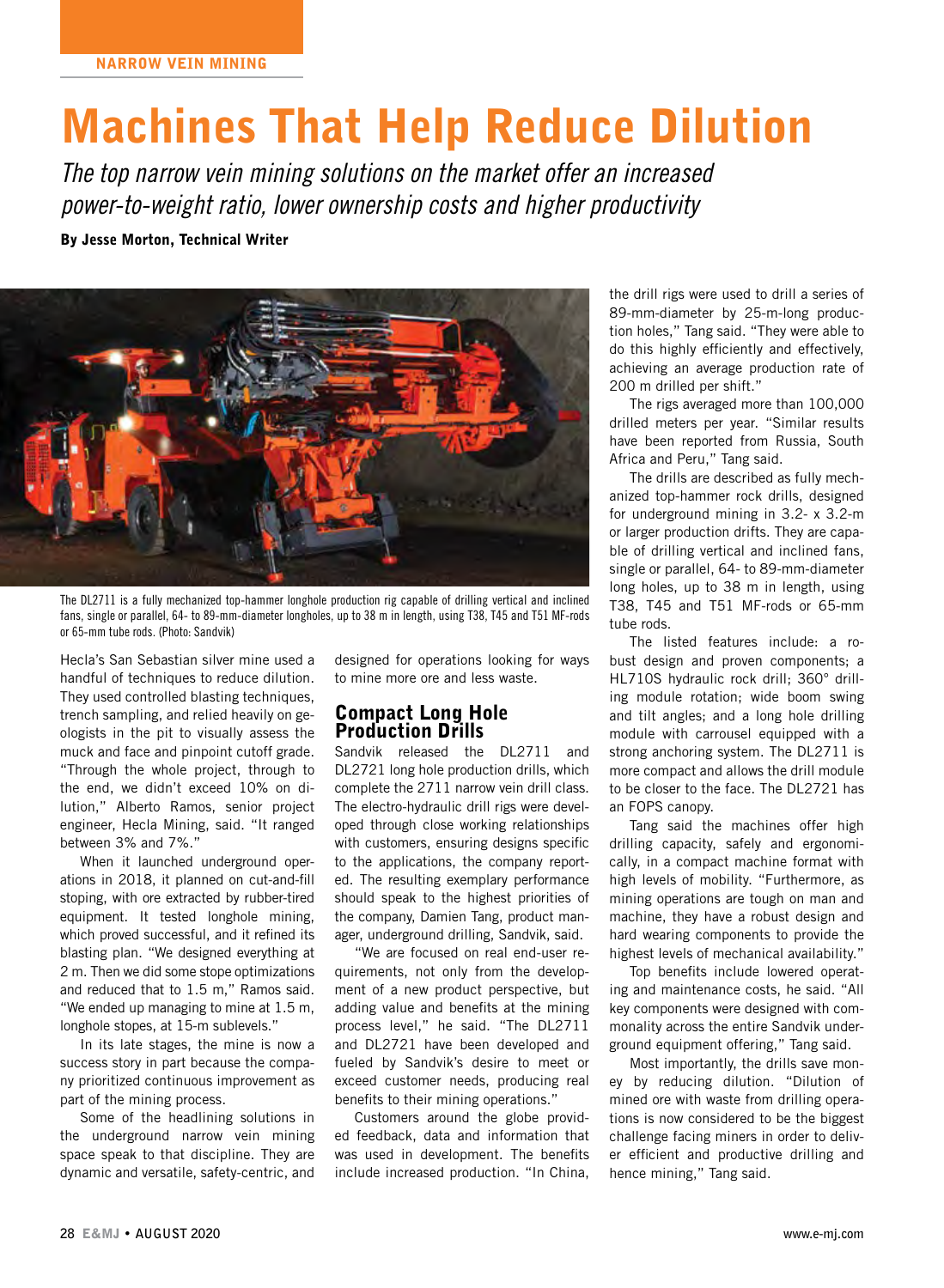"The narrow platform of the new drills enables miners to excavate smaller tunnels and production drifts, and the strong anchoring system of the machine with its precise boom positioning enable excellent hole accuracy," he said, "thus reducing any dilution of waste into the ore, thereby providing a solution to this major problem."

The drills should help dispel the longheld misconception that miners and contractors should primarily focus on drilling and blasting for ore extraction. The drills help prove long hole drilling in many cases is a viable alternative, Tang said. "Sandvik has over the years been tasked to deliver purpose-designed solutions for specific applications, encompassing various mining and excavation methods," he said. "Sandvik has been able to do this successfully due to our extensive and wide offering which has been able to provide customer-focused solutions for virtually all requirements."

While purpose-designed for narrow vein operations, the new drills are "suited to a wide spectrum of applications," Tang said. "This means that whether the drill will be working in the diamond mines of South Africa, the permafrost gold mines in Siberia, or at high altitude (up to 4,600 m above sea level) in the Andean countries or the Himalayan Plateau in China, it will perform to specification, meeting or exceeding customer requirements."

The new drill class was announced in mid-November 2019. The company reported drills in the class would come with



The PFL 8 LHD has a 0.8 m<sup>3</sup> bucket, a payload capacity of 1.5 mt, breakout force of up to 40 kN, an operating weight of 6.3 mt, and engine power of 69 kW. (Photo: Paus)

its fleet data monitoring systems for optimal performance and management. The first two models in the class, the DD2711 development drill and the DS2711 mechanized bolter, were described as "ideal solutions for underground mines and drilling contractors looking for smarter control of ore dilution and increasing selective process in mining."

Tang said the two new long hole drills, released in July, are "part of an ever-growing story that reinforces the message of Sandvik's experience and expertise in underground drilling, satisfying or exceeding the requirements of the mining industry, and dealing with and overcoming issues and trends, such as narrow vein applications."



The HVL-38 offers an impact energy of 196 Nm, uses female striker bars, features a shorter feed length for reduced weight and improved mobility, and can be retrofitted on existing carriers. (Photo: J.H. Fletcher & Co.)

## Powerful Rockdrills for Compact Carriers

J.H. Fletcher & Co. reported the field-proven HVL-38 and HV-32 hydraulic percussive rockdrills are designed for efficiency and sized to fit low-profile rigs for narrow vein mining.

The (hydraulic valve-less) HVL-38 is a high-performance, low-operating-cost percussive rockdrill that provides an impact frequency of 97 Hz, an impact energy of 196 Nm, and output power of 19 kW, Steve Nye, western district manager, metal and non-metal division, J.H. Fletcher, said.

"All that at around 190 kg," he said. "The rockdrill does not require the maintenance of accumulators, therefore there is no requirement to charge accumulators with nitrogen and replace damaged diaphragms."

The drill uses female striker bars, eliminating one threaded coupler and decreasing overall feed length. "A shorter feed length reduces weight, decreases boom wear, and improves equipment mobility," Nye said.

The supplier has around 115 machines successfully operating in the field with the HVL-38.

The company's automated mechanized rock bolters use the (hydraulic valve) HV-32 rockdrill, which is described as the shortest hydraulic percussive drill in its class.

"A J.H. Fletcher module length of 2.55 m can accommodate a 1.8-m rock bolt," Nye said. "This low-profile rockdrill allows J.H. Fletcher the ability to offer the shortest mechanized remote or automated roof bolt modules in the market."

With a height of 0.5 m, it has an impact frequency of 75 Hz and an output power of 9 kW.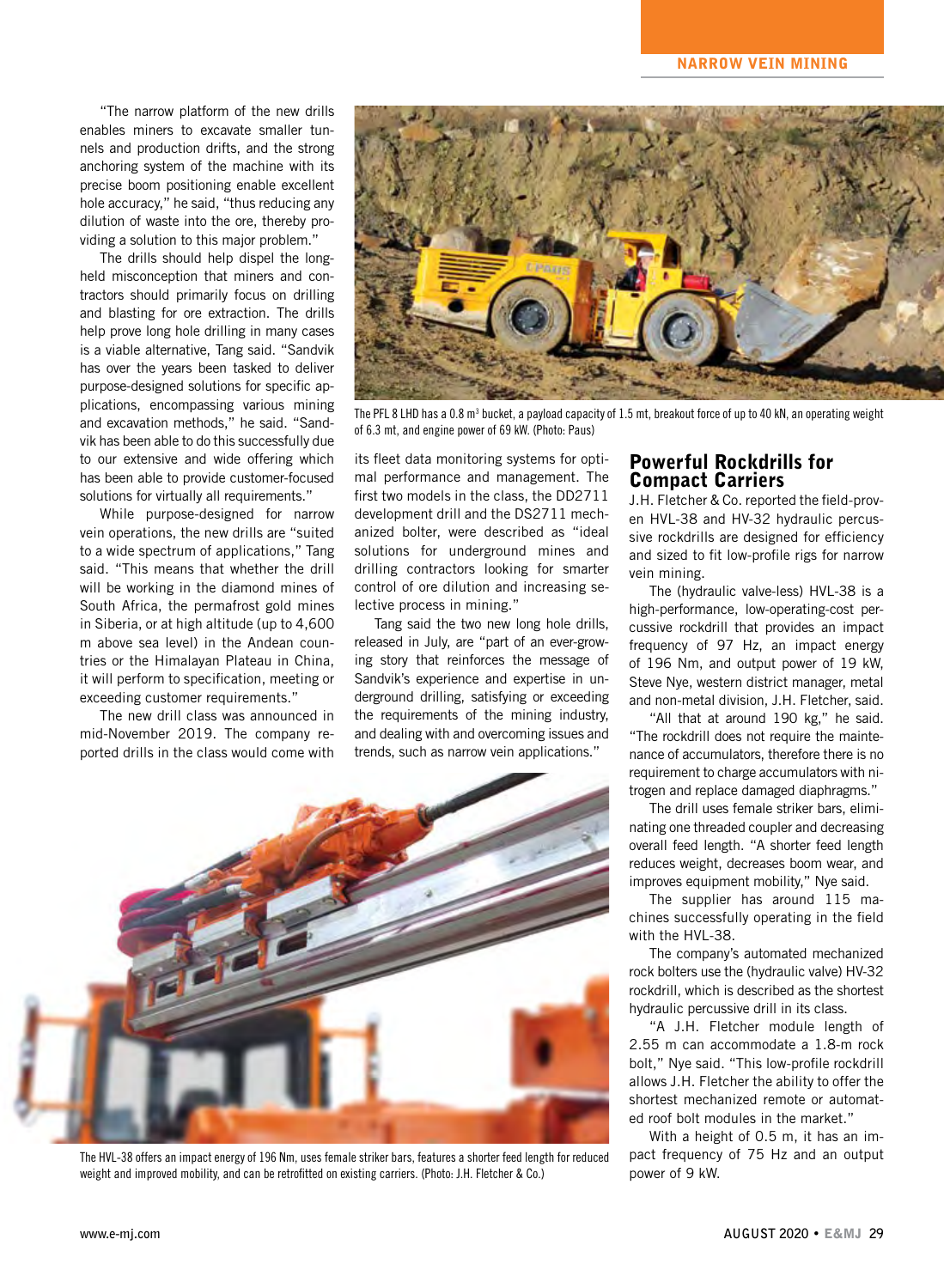HV-32 mechanized remote modules can accommodate a variety of rock bolt lengths and types.

"These modules are available to be retrofitted on your existing carriers or J.H. Fletcher's dedicated carriers," Nye said. "The carriers can be powered with battery, diesel, electric cable or a combination of power options," he said. "J.H. Fletcher offers rubber tire with steer axles, articulated steering, and rail mounted machines; and FOPS/ROPS enclosed cabs or canopies are available."

Historically, the rockdrills have been used in platinum, nickel, copper, coal, limestone and salt mines.

The drills were originally developed with other mechanized solutions for operations using jacklegs for roof and rib bolting, Nye said. The desired end was "improved safety level as well as efficiency, thus improving the bottom line cost," he said. "J.H. Fletcher & Co. operates with a singular vision: to work with a vigilant focus on finding ways to improve mining processes and reducing risk for the people who work there."

#### Specialized Machines Lower Ownership Costs

PAUS reported its narrow vein mining applications equipment offer an excellent total cost of ownership, which is the focus of product development at the company.

Beyond that focus, the PFL 8 LHD offers ease of use, high load capacity, operator safety, optimal visibility and an "excellent payload-to-weight ratio," Helmut Jaspersen, marketing manager, said.

The loader has a  $0.8$  m<sup>3</sup> bucket, a payload capacity of 1.5 metric tons (mt), breakout force of up to 40 kN, an operating weight of 6.3 mt, and engine power of 69 kW.

"With our LHD Loaders product range, we offer our customers the right solutions for their individual tasks," Jaspersen said. "Repeat customers prove the viability of the loader."

The Scaler 853 S8 was designed with ergonomics and safety in mind. "The spacious cab with a comfortable driver's seat and functionally arranged instrument cockpit offers one of the best all-round views in this scaler class," the company reported. The cab is ROPS/ FOPS certified.

With articulated steering and swivel boom, the scaler offers "unmatched maneuverability," the company reported. With an operating weight of 8.8 mt, and a max speed of 20 km/h, the scaler comes equipped with a NPK hammer with a rated weight of 300 kg.



With a 0.7-m<sup>3</sup> bucket, the battery-powered L140B has a tramming capacity of 1,300 kg, tilt breakout force of 32 kN and lift breakout force of 35 kN. (Photo: Aramine)

The Universa 40 platform vehicle is offered as a workshop or passenger vehicle. With a 7 mt payload and an engine rated at 93 kW, it comes equipped with the PAUS Power Flow variable pumps that regulate oil supply; and features a hydrostatic drive, an ROPS/FOPS-certified cab, and optimized hydraulic lines. "The advantages are fuel savings, lower oil temperatures" and component longevity, the company reported.

The offerings speak to the company's mission to be "the people who care," Jaspersen said. "We are known as a specialist for individual adaptations and we continue building where series manufacturers stop."

#### Narrow LHD Gets Charging Stations

Aramine reported that its Mobile Charging Stations for the miniLoader L140B are being tested in two underground settings with the hope the solution can be released later this year.

One of the stations is deployed to a wet underground mine with humid and corrosive conditions. Another is deployed to a civil engineering work site "with less difficult conditions," but where it is "moved very frequently," the company reported.

Aramine told *E&MJ* the testing so far has prompted no major design changes but has revealed some potential best practices for users. "Thus far, we noted that in the mine a stationary version of the station would be much more economical," Marc Melkonian, president, Aramine said.

The tests are expected to continue and the solution will advance beyond development once the company is content with the customer feedback, the versatility of the solution and the ease of manufacturing, the company reported.

"Today, battery technology is still in its beginning stages and we need to prove ease of use," Melkonian said. "That is why Aramine created the Mobile Charging Station, which can ease and speed the changing of batteries," he said. "This helps the user in his transition to a battery-powered machine."

Beyond the charging station, the company is developing other technologies key to long-term use of battery-powered machines, Sylvain Reynier, director, research and development, Aramine, said.

"Our R&D department is currently studying our next battery powered machine, the miniLoader L350B, which